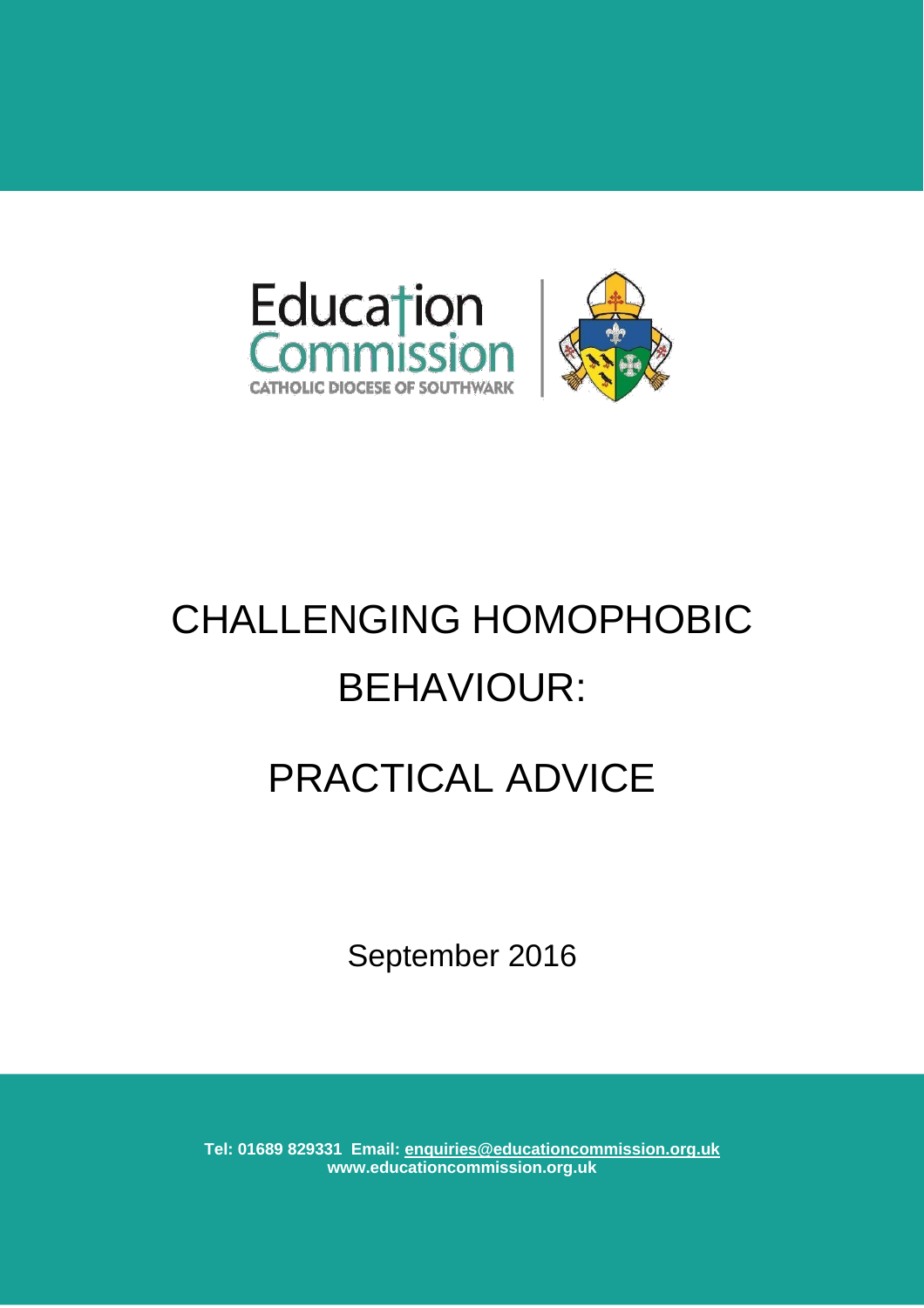# **The Guidance**

This guidance has been developed to assist schools in the Archdiocese of Southwark. It should be read in conjunction with the policy of **[Relationship and Sex Education \(2016](http://www.educationcommission.org.uk/SiteFiles/892.pdf?dt=636098839757387085)**[\).](http://www.educationcommission.org.uk/SiteFiles/892.pdf?dt=636098839757387085) The document has been developed by the Religious Education Advisory team with input from the Relationship and Sex Education Working Party, the Education Commission and the Diocesan Youth Executive. All policies and guidance are reviewed on a three-yearly cycle or earlier as necessary.

This guidance outlines some of the teachings of the Catholic Church, together with the statutory provisions on tackling homophobic bullying in schools and colleges in England.

The basis of the teachings of the Catholic Church are as follows:

#### **1. Human Dignity and Homosexuality**

We are all unique, created in God's image and called to work for the common good.

*The Church makes her own the attitude of the Lord Jesus, who offers his boundless love to each person without exception. During the Synod, we discussed the situation of families whose members include persons who experience same-sex attraction, a situation not easy either for parents or for children. We would like before all else to reaffirm that every person, regardless of sexual orientation, ought to be respected in*  his or her dignity and treated with consideration, while 'every sign of unjust *discrimination' is to be carefully avoided, particularly any form of aggression and violence. Such families should be given respectful pastoral guidance, so that those who manifest a homosexual orientation can receive the assistance they need to understand and fully carry out God's will in their lives.* 

**Pope Francis: Amoris Laetitia paragraph 250, 2016**

*Although it is clear that the Church teaches that sexual intercourse finds its proper place and meaning only in marriage and does not share the assumption common in some circles that every adult person needs to be sexually active. This teaching applies to all, whether married or unmarried, homosexual or heterosexual, engaged, single through choice, widowed or divorced.* 

#### **Catholic Bishops' Conference of England and Wales: Cherishing Life paragraph 113, 2004**

*The Church teaches that homosexual people must be accepted with respect, compassion and sensitivity. Catechism of the Catholic Church 2358. In addition…it must be quite clear that a homosexual orientation must never be considered sinful or evil in itself.* 

**Catholic Bishops' Conference of England and Wales: Cherishing Life paragraph 111, 2004**

*It is necessary to distinguish between sexual orientation or inclination, and engaging in sexual (genital) activity, heterosexual or homosexual. Neither a homosexual not a heterosexual orientation leads inevitably to sexual activity…*

**Cardinal Basil Hume: A note on the teaching of the Catholic Church concerning homosexuality paragraph 6, 1997**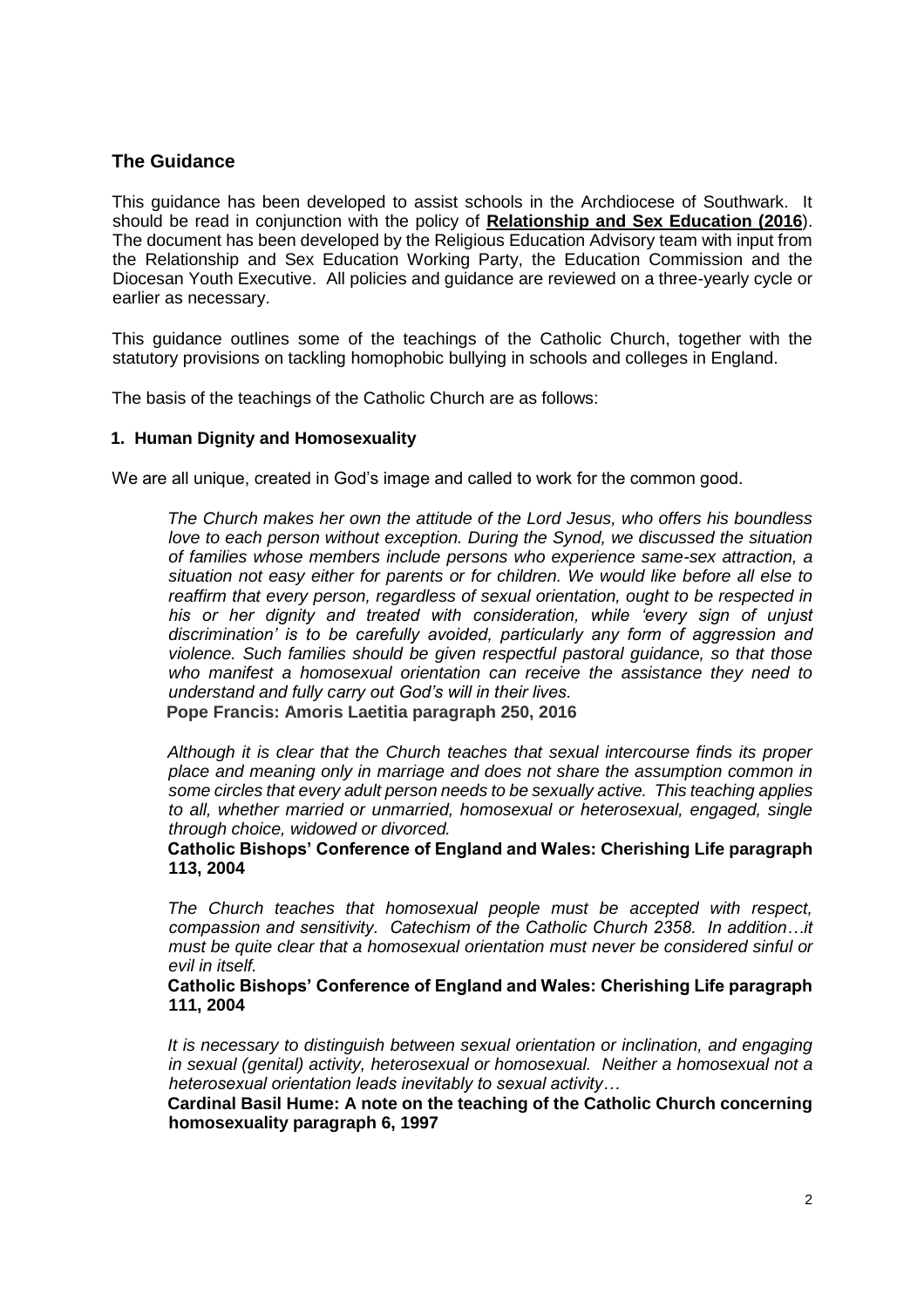*The particular orientation or inclination of the homosexual person is not a moral failing…*

#### **Cardinal Basil Hume: A note on the teaching of the Catholic Church concerning homosexuality paragraph 7, 1997**

*It is deplorable that homosexual people have been and are the object of violent malice in speech or in action. Such treatment deserves condemnation from the Church's pastors wherever it occurs. It reveals a kind of disregard for others which endangers the most fundamental principles of a healthy society. The intrinsic dignity of each person must always be respected in word, in action and in law.* 

**Cardinal Ratzinger: Letter to the Bishops of the Catholic Church on the Pastoral Care of Homosexual Persons paragraph 10, 1986 (Congregation for the Doctrine of the Faith (CDF))**

*The Church asserts the dignity of the human person is rooted in his created in the image and likeness of God. Catechism of the Catholic Church 1700*

*It also asserts the love of neighbour is inseparable from love for God.*  **Catechism of the Catholic Church 1878**

The relevant statutory provisions are as follows:

#### **2. Statutory Provisions**

The Department for Education (DfE) issued advice in October 2014, entitled, *Preventing and tackling bullying,* click here to view www.gov.uk/government/publications/preventingandtackling-bullying

The DfE guidance reminds schools and colleges of the statutory obligations to have measures in place to prevent all forms of bullying. These statutory obligations arise from the following legislation:

- Independent School Standard Regulations 2010
- The Equality Act 2010
- The Education and Inspections Act 2006
- The Communications Act 2003
- Criminal law provisions including Protection from Harassment Act 1997
- Safeguarding children and young people the Children Act 1989
- The Malicious Communications Act 1988
- The Public Order Act 1986

## **Equality Act 2010**

The Equality Act protects pupils from discrimination and harassment based on 'protected characteristics.'

The protected characteristics for the school's provisions are:

- Disability
- Gender reassignment
- Pregnancy and maternity
- Race
- Religion or belief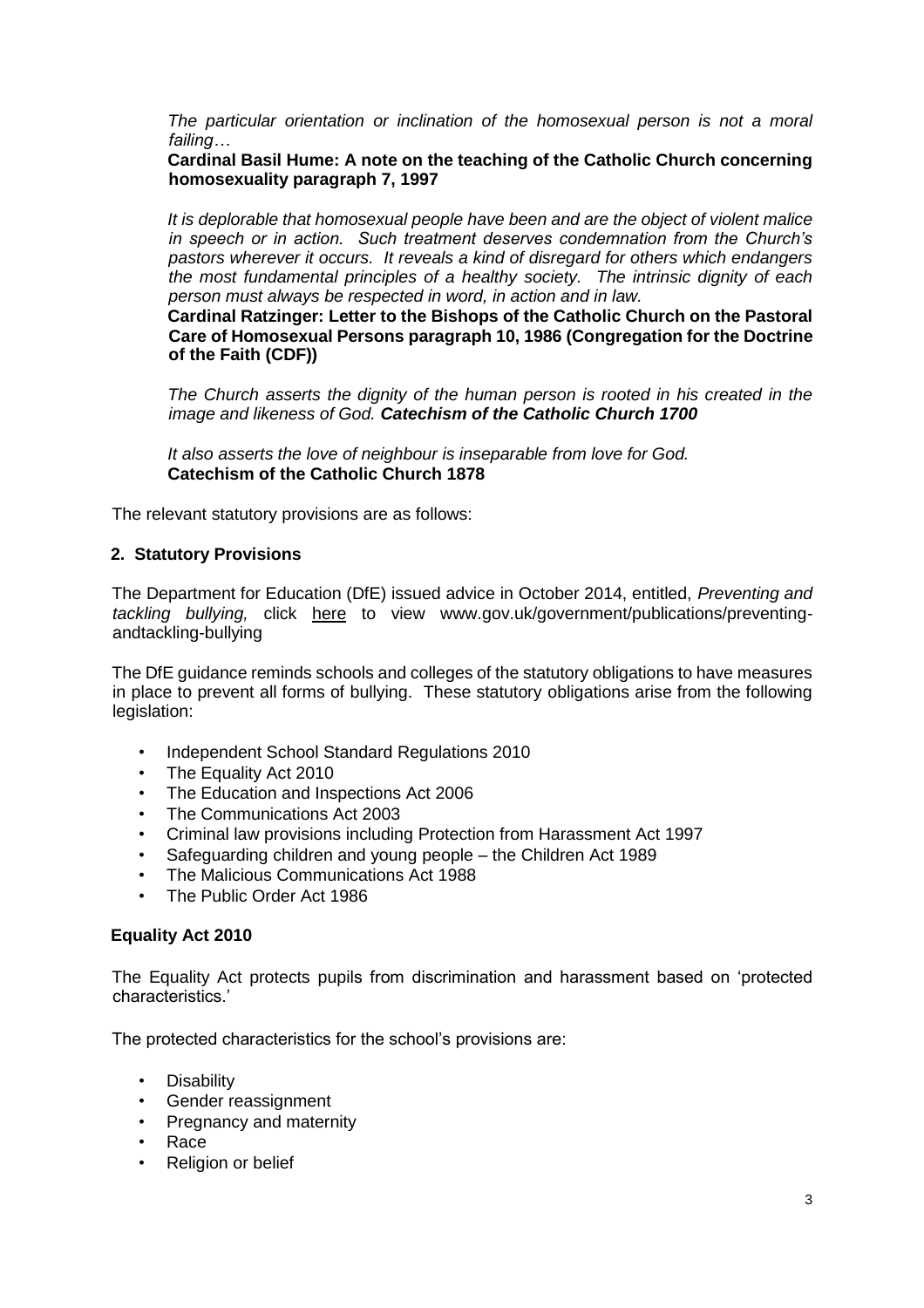- Sex
- Sexual orientation

Pupils who are homosexual, transgender or other protected characteristics are protected by law from harassment and discrimination at schools and colleges. Schools, colleges and governing bodies have a duty to uphold the law. There is also protection for pupils who are victimized because their parents or siblings may have protected characteristics.

# **3. What is Bullying?**

Bullying is a conscious and wilful repetitive act of aggression and/or manipulation by one person or more people against another person or people. It is also an abuse of power by those carrying out the bullying. If bullying is allowed, it harms the perpetrator, the target, and the whole school community as well as the culture of safety and wellbeing in the school.

## **3.1 The Nature of Bullying**

## **Bullying is considered to be:**

- Deliberately hurtful (including aggression)
- Repeated often
- Often difficult for individuals who are being bullied to defend themselves against

## **Bullying can take many forms:**

- Physical: hitting, kicking, taking belongings
- Verbal: name calling, insulting, making offensive remarks
- Indirect: spreading nasty stories about someone, exclusion from social groups, being made the subject of malicious rumours
- Virtual: such as phone, social media, "outing", "phishing" and other forms of cyberbullying

## **3.2 People may bully others because of varying perceived differences:**

## **Bullying can be due to:**

Sexism, racism, religion or belief, academic ability, gender identity, homophobia, disability, perceived characteristic (e.g. hair colour or weight) or because of an associate (family member or friend), or vulnerability.

## **3.3 What is Homophobic Bullying?**

The Department for Children, Schools and Families (DCSF) (now DfE) produced guidance Safe to Learn: Embedding anti-bullying work in schools 2007, pages 16, 18 & 19 for schools on homophobic bullying that states the following:

> *Homophobic bullying is a specific form of bullying and occurs when bullying is motivated by prejudice against lesbian, gay, bisexual, transgender or questioning people (LGBTQ), or against those perceived to be lesbian, gay, bisexual, transgender and questioning. It can also be targeted towards pupils who are seen to be different in some other way, for example, because they may be considered shy*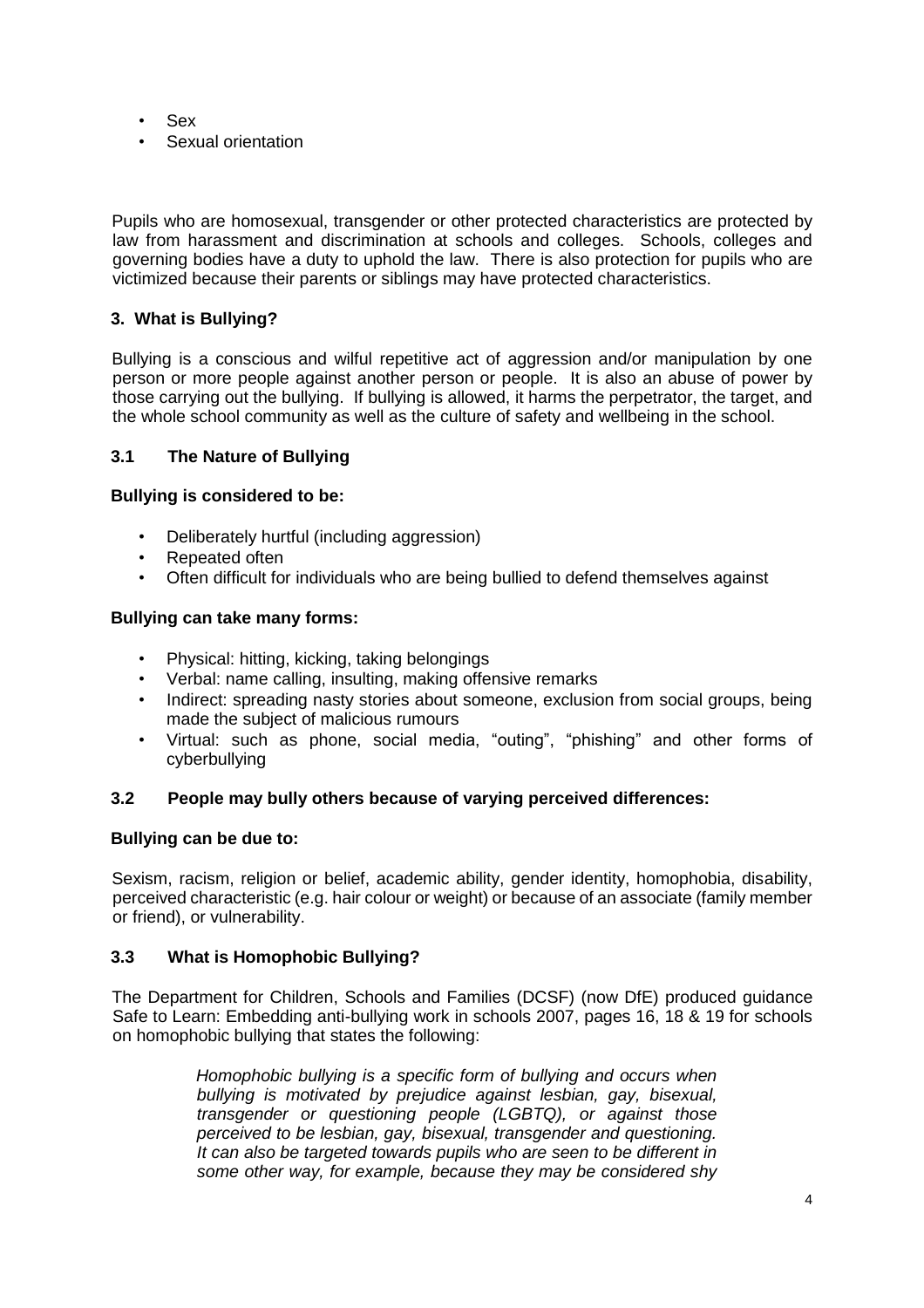*by other pupils. In this way, a person's identity is used to abuse them and homophobic bullying can therefore be experienced by all pupils, regardless of their sexuality.*

The bullying suffered can include verbal and physical abuse by an individual or group towards an individual or group of people. It can consist of:

- Verbal abuse such as suggestive remarks, 'teasing'
- Non-verbal abuse such as mimicry, offensive gestures, or body language
- Ignoring or excluding someone because they are gay, lesbian, bisexual, transgender, questioning or thought to be gay, lesbian, bisexual, transgender or questioning
- Display or distribution of offensive material or graffiti
- Threatened or actual physical abuse or attack
- Unwanted physical contact, including sexual contact
- Threats and/or abuse made because of gender identity
- Bullying by proxy
- Cyberbullying, including via social media and text messaging

Homophobic bullying can occur in schools, colleges and manifests itself in several different ways.

# **3.4 Who experiences Homophobic Bullying?**

Anyone can experience homophobic bullying:

- Young people who are lesbian, gay, bisexual, transgender or questioning (LGBTQ)
- Young people who are thought to be lesbian, gay, bisexual, transgender or questioning
- Young people who are thought to be different in some way, for example, might work hard, or may not be as good at sport, or may have a particular hobby or interest
- Young people who have parents/carers or friends or family who are lesbian, gay, bisexual, transgender or questioning
- Teachers and other school staff, who may or may not be lesbian, gay, bisexual, transgender or questioning.

Homophobic bullying can also occur when a bully uses homophobic language to describe something, for example, "those trainers are so gay." In this context general hurtful action is delivered in a way that is homophobic. The wide use of 'gay' to illustrate 'something bad' creates a hostile environment at school where difference and diversity is not respected.

## **3.5 Who does the bullying and why?**

There is no one type of person who bullies in this way.

Pupils may attempt to justify homophobic bullying because:

- They think that lesbian, gay, bisexual, transgender or questioning people should be bullied, because they believe lesbian, gay, bisexual, transgender or questioning people are "wrong" or different
- They do not think there is anything wrong in bullying someone because of their sexual orientation. This may in part be motivated by an incorrect interpretation of what is taught by the faith to which they belong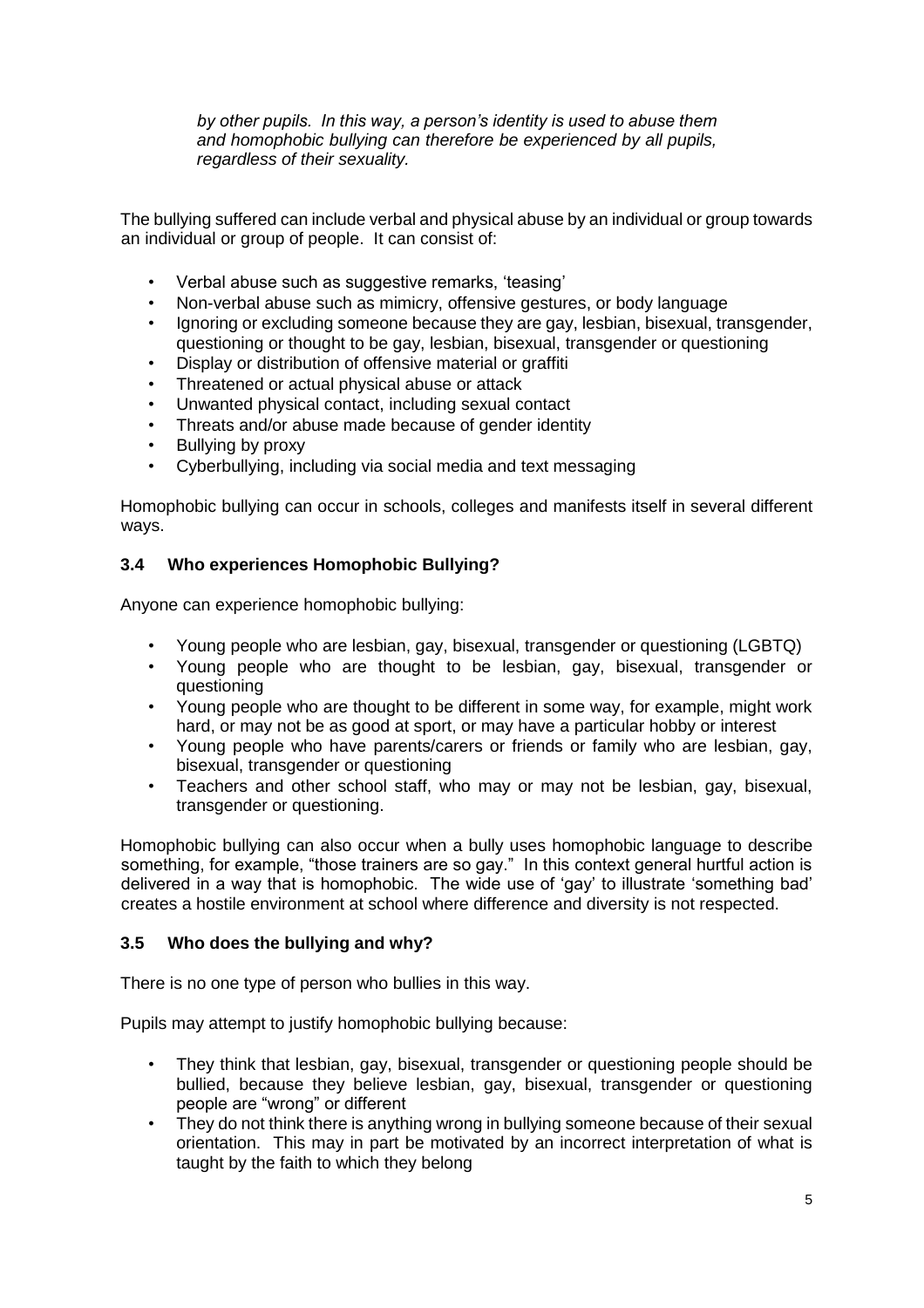- They do not realise that it is bullying
- They may have low self-esteem, poor communication skills, and were possibly bullied themselves

All forms of homophobic behaviour and bullying is not acceptable in school, in the workplace or in society more generally.

## **4. How should Catholic schools and colleges deal with homophobic bullying?**

In order to be able to address this matter, there is a need for the triangulation of knowledge, age-appropriateness and the Church's teachings. As is similar in Relationship and Sex Education, although this area is covered across all ages of pupils, the information that is shared and discussed with a Year 2 pupil is likely to be different to the information that is shared with a Year 10 pupil.



# **4.1 Scenario 1 – Primary School: Key Stage One**

This scenario and responses in italics are from Ofsted's document *Bisexual and Transgender Issues: Inspecting provision and outcomes for pupils in school* – Flexible Learning Materials Feb 2012

> *Year 1 are making cards for Mothering Sunday. Sandeep says she wants to make two cards because she has two mummies. Some of the other children laugh and one calls her a lesbian. In order to diffuse things, Sandeep would be better that she only makes one card.*

*Sandeep's request is fair and a valid one an school ensures good quality and diversity it should take account of Sandeep and her parents/carers. Not all pupils are heterosexual, and neither are all parents and carers. The school has a duty to cater for all pupils and for all parents and carers.*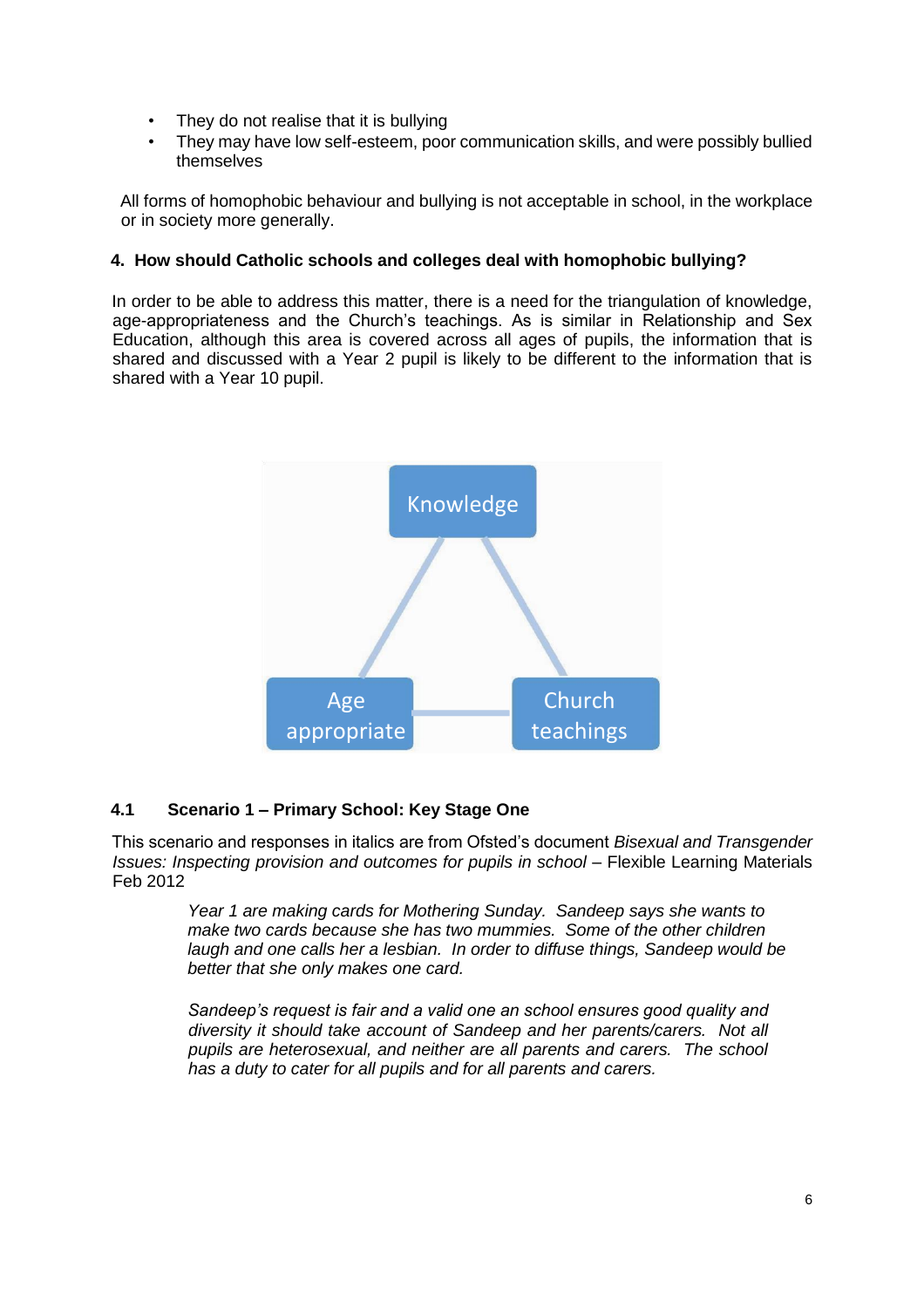## **Suggested preparatory work with class before activity**

This is an opportunity with the class to stress the importance of people who perform 'mothering' roles, such as carers, grandparents, other relatives, nannies and/or au pairs (male and female), godparents and family friends.

## **Possible way of tackling the matter on the day of the incident**

- Teacher should deal with the name calling. It was an inappropriate word used to hurt/or cause upset
- Teacher should reassure child 'of course you can'

#### **Whole class activity at another time**

Discuss the idea that there are many types of families for example, single parent families (with father only, or with mother only), one or two grandparents, parents who live with a child and a parent who does not live with the child, step families, adoptive families, foster families, surrogate families, guardianships (including with grandparents, other relatives and family friends), a family with an orphaned child/children and two parent families. There is love within all types of families.

#### **Church teachings**

- Discussion about how we are all unique and created in the image of God
- Discussion about God's love for all
- Marriage (age-appropriate)
- Maybe also extend the task by having children draw their families and people who care for them followed by prayer circle thanking God for those who care for us

## **4.2 Scenario 2 – Primary School: Key Stage Two**

*Everything is "gay" these days. Do I have to challenge every word?* 

This question and response is from FAQs from DCSF's Safe to Learn: Embedding anti-bullying work in schools 2007.

*Homophobic language is common and its use is often casual, but it is very difficult to respond to more serious forms of homophobic bullying if certain words and usage are allowed. Homophobic language also contributes to a culture of intolerance, and may have an impact on how young people feel about themselves. It is therefore necessary to have a "zero tolerance" approach to homophobic language, regardless of how it is used. Staff should make it clear that homophobic language is not tolerated by the school and that a 'hierarchy of sanctions' will be followed if it continues.*

#### **Possible ways of tackling the matter**

• This is a case of name calling and explain that the derogatory use of this word is not acceptable, as such use of the word creates an environment in which being gay is constantly being likened to something that is negative, inferior and/or pejorative  $\Box$  Is the word used in a positive context?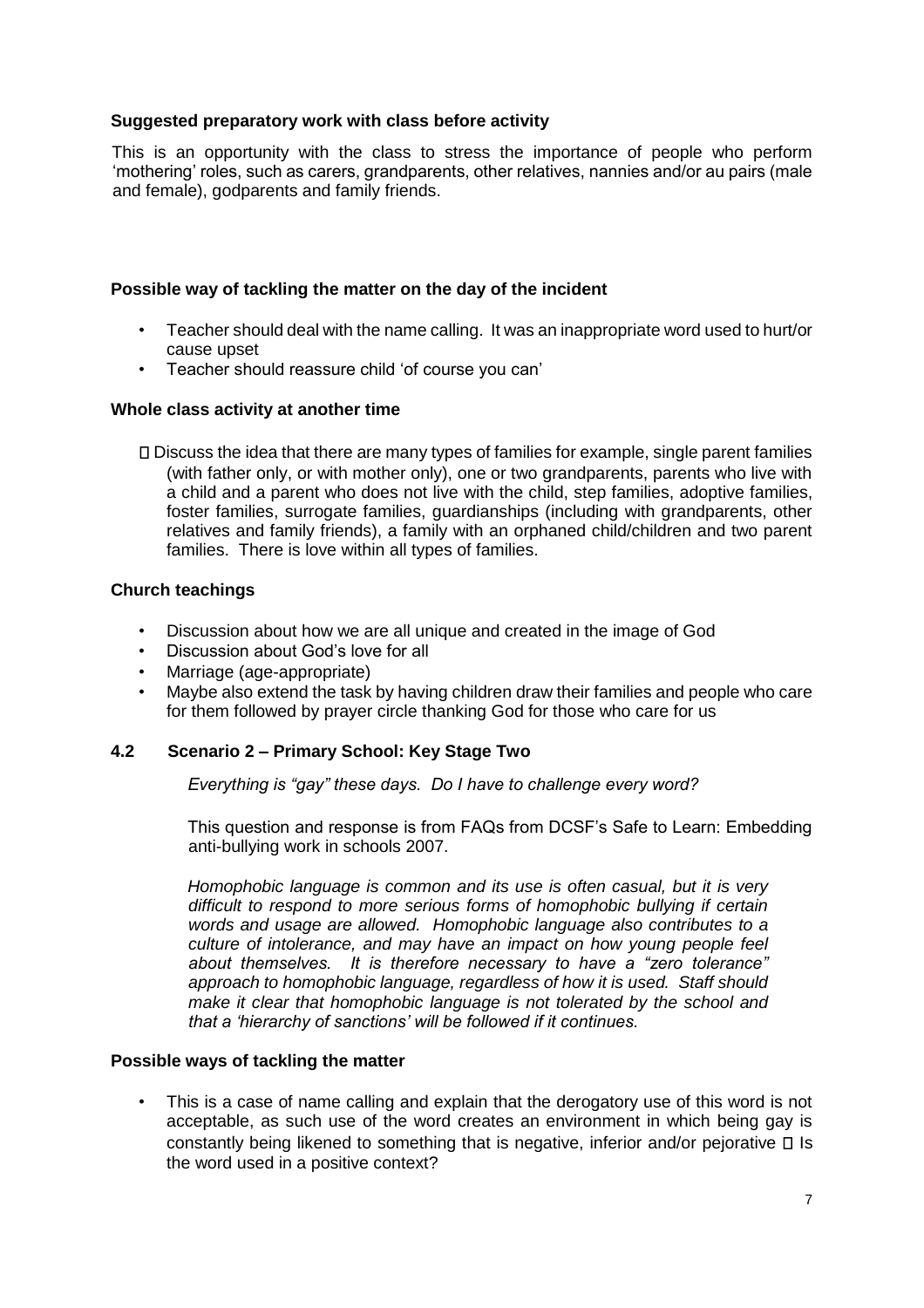- Discuss the meaning of the word
- In line with the appropriate policies at school, how does the school deal with recognition, prevention, responding and monitoring to any form of homophobic language?
- School should stress the importance of human dignity and name calling is contrary to showing such dignity

# **Church Teachings**

- Discussion about how we are all unique and created in the image of God
- Discussion about God's love for all
- Jesus taught us that we must love our neighbour as we love ourselves and that we must treat others as we wish to be treated

# **4.3 Scenario 3 – Secondary School**

This question and response is from FAQs from DCSF's Safe to Learn: Embedding anti-bullying work in schools 2007.

*Tom is 16 and is openly gay. He has a boyfriend at another school. Sometimes they meet after school at the school gates and kiss. Tom has been receiving text messages and emails calling him a "bender" and saying…and "we're gonna get you … And your boyfriend…queer! He has been pushed and jostled in the school corridors and his bag has been vandalised. A few parents have also complained about Tom kissing his boyfriend in front of their children.* 

## **Possible way of tackling the matter**

- This is a case of homophobic bullying and a safeguarding matter. Threats have been made.
- Does the school have a policy that addresses public display of affection for all its pupils? If such a policy exists, all pupils are bound by it. If there is no policy about public display of affection, then all pupils are entitled to public display of affection.
- The school needs to deal with the parental complaints being mindful that its response must reflect the school's current policies and most not breach the Equality, or Data Protection legislations.

## **Church teachings**

- Discussions about human dignity, chastity and homosexuality.
- *The Church makes her own the attitude of the Lord Jesus, who offers his boundless love to each person without exception. During the Synod, we discussed the situation of families whose members include persons who experience same-sex attraction, a situation not easy either for parents or for children. We would like before all else to reaffirm that every person, regardless of sexual orientation, ought to be respected in his or her dignity and treated with consideration, while 'every sign of unjust discrimination' is to be carefully avoided, particularly any form of aggression and violence. Such families should be given respectful pastoral guidance, so that those who manifest a homosexual orientation can receive the assistance they need to understand and fully carry out God's will in their lives.*

**Pope Francis: Amoris Laetitia paragraph 250, 2016**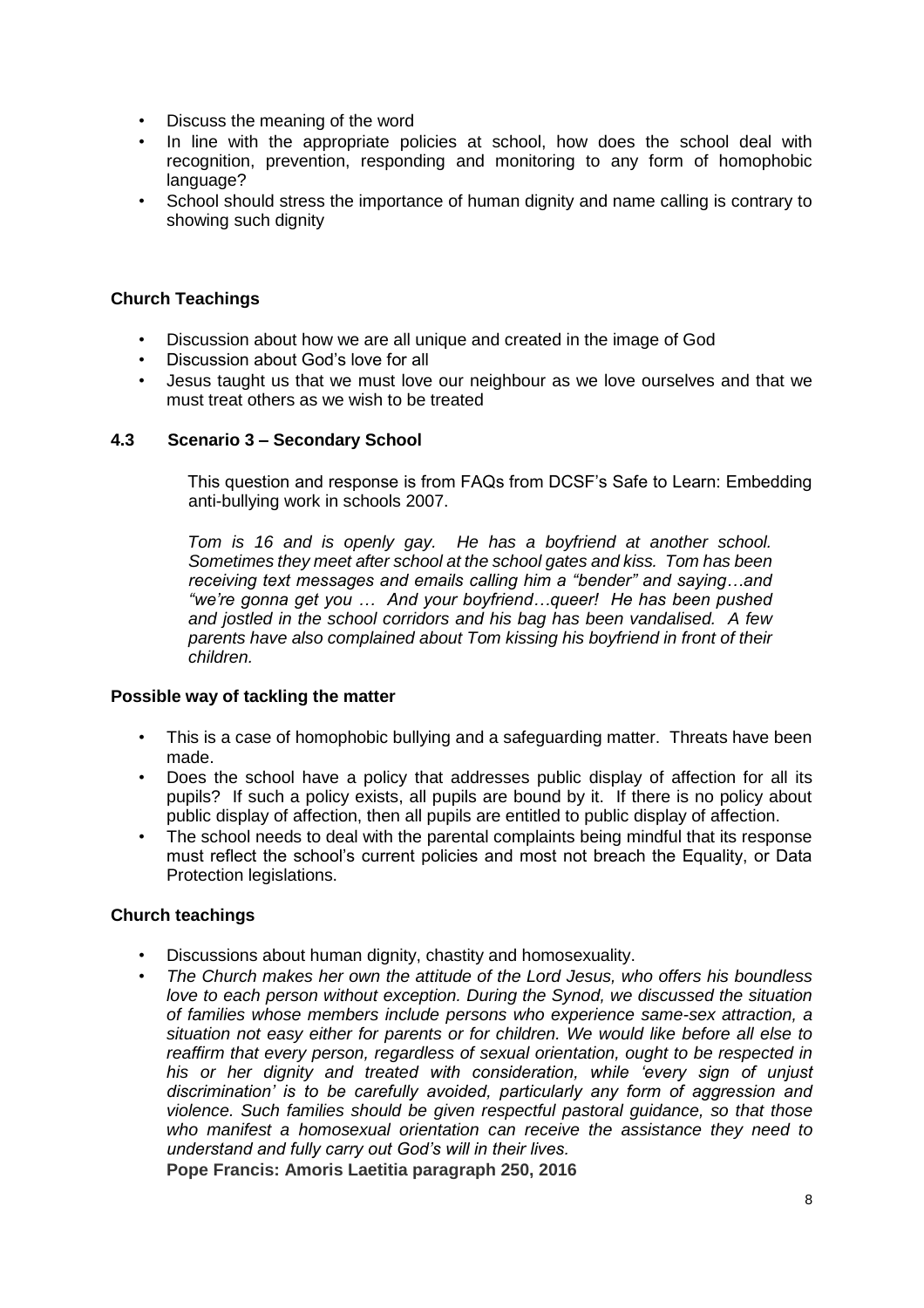- *The Church teaches that sexual intercourse finds its proper place and meaning only in marriage and does not share the assumption common in some circles that every adult person needs to be sexually active. This teaching applies to all, whether married or unmarried, homosexual or heterosexual, engaged, single through choice, widowed or divorced.* **Catholic Bishops' Conference of England and Wales: Cherishing Life paragraph 113, 2004**
- *The Church teaches that homosexual people must be accepted with respect, compassion and sensitivity. Catechism of the Catholic Church 2358. In addition……..it must be quite clear that a homosexual orientation must never be considered sinful or evil in itself.*

#### **Catholic Bishops' Conference for England and Wales: Cherishing Life paragraph 111, 2004**

*It is deplorable that homosexual persons have been and are the object of violent malice in speech or in action.* Such treatment deserves condemnation from the start of *wherever it occurs. It reveals a kind of disregard for others which endangers the most fundamental principles of a healthy society. The intrinsic dignity of each person must always be respected in word, in action and in law.*

**Cardinal Ratzinger: Letter to the Bishops of the Catholic Church on the Pastoral Care of Homosexual Persons paragraph 10, 1986 (Congregation for the Doctrine of the Faith) (CDF)**

The Church asserts that *'The intrinsic dignity of each person must always be respected in word, in action and in law.'* **Cardinal Ratzinger: Letter to the Bishops of the Catholic Church on the Pastoral Care of Homosexual Persons paragraph 10, 1986 (CDF)**

# **5. Examples of what schools are doing to avoid any bullying**

Schools may wish to highlight things they do to promote inclusive values. Here are some examples:

- Ensure safeguarding of every pupil at school
- Have a Mission Statement that is inclusive
- Highlight the Church teachings in the Religious Education curriculum, for example the Ten Commandments, apply to all people
- Stress that God's grace applies to all
- Promote mutual respect for all
- Have a clear Behaviour Policy that outlines what is not acceptable
- Have a robust Anti-Bullying Policy that ensure that all eight protected characteristics in the Equality Act 2010 are included in an age appropriate manner
- Implement the Anti-Bullying Policy when required
- Provide appropriate training so all staff become skilfully able to tackle any form of bullying, understand the Equality Act and Church teachings
- Ensure the school's British Values Policy is upheld (highlighting the rule of Law, Individual Liberty, mutual respect and tolerance of those with different faiths and beliefs)
- Ensure that there is a whole school approach to policies (i.e. Safeguarding, Relationship and Sex Education, Behaviour Policy, Anti-Bullying, Homophobic Bullying, Mission Statement etc. are all interconnected)
- Ensure all pupils are listened to by the adults in school
- Promote emotional wellbeing being central to child development

## **5.1 Other suggestions**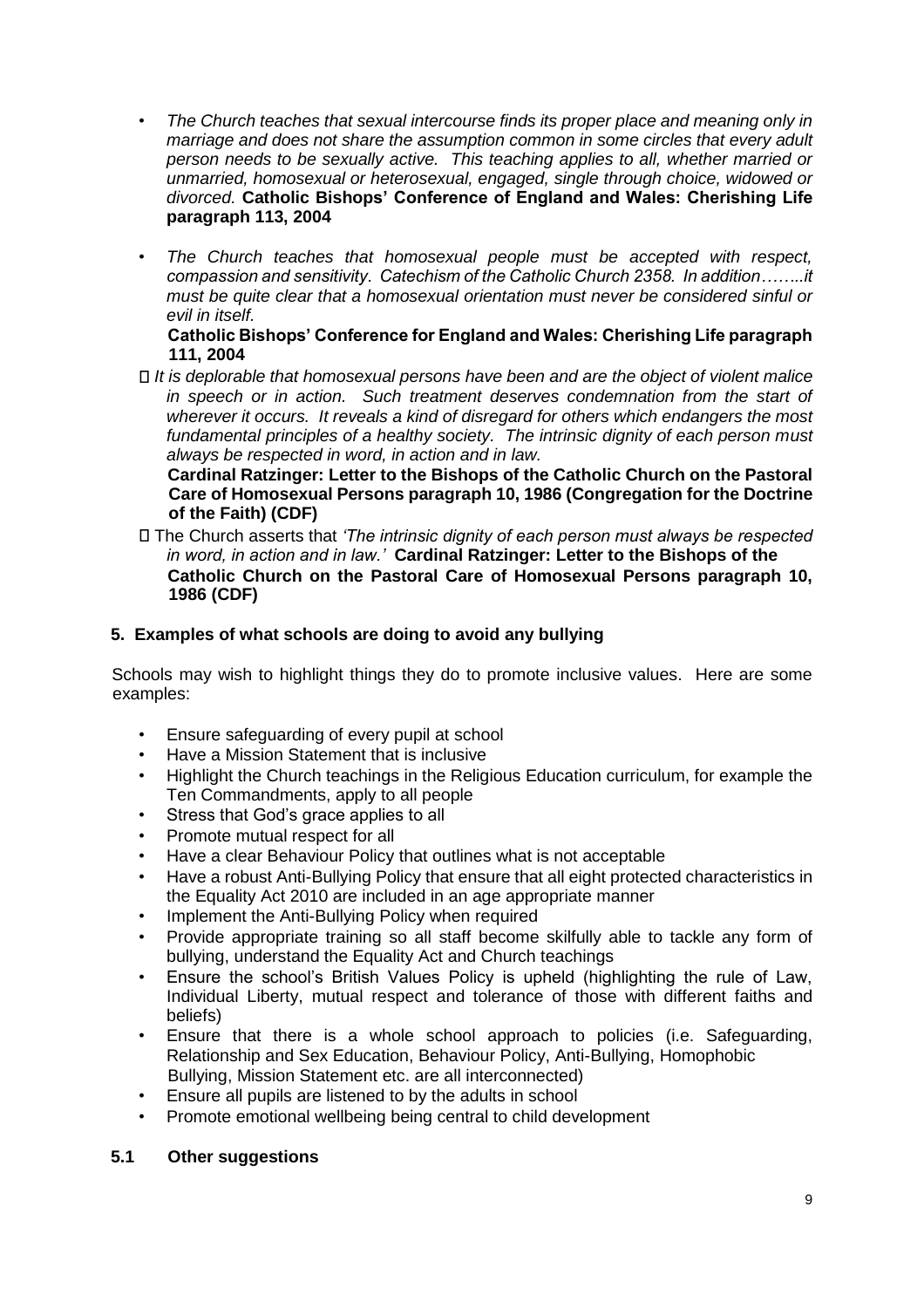Schools and colleges may wish to highlight how bullying is tackled on a subject by subject basis. There needs to be age appropriate coverage of diversity, which should occur as a general part of school life.

# **5.2 Primary Schools**

In primary schools, some curriculum areas such as those listed below may lend themselves to have discussions about homophobic bullying.

- Religious Education (RE) Belonging Family
- Relationship and Sex Education
- Personal Social Health Education (PSHE)
- Circle Time
- Drama Groups
- Literacy

## **5.3 Secondary Schools**

- Religious Education (RE)
- Relationship and Sex Education
- Citizenship (if applicable)
- Personal Social Health Education (PSHE)
- History
- English Literature
- Drama

Staff may need reassurance that there are no legal or canonical restrictions on discussing issues about lesbian, gay, bisexual, transgender and questioning within the curriculum. It is always essential to inform the pupils about the Church teachings, whilst ensuring that there is no inadvertent promotion of homophobia within the school.

## **5.4 Sensitive issues**

Schools may choose to identify aspects of the Relationship and Sex Education programme that are deemed sensitive and may be raised by pupils. These can all contribute in combatting homophobic attitudes and behaviour. Below are examples of some sensitive issues:

| Physical and emotional changes during puberty           |
|---------------------------------------------------------|
| Managing changing relationships with family and friends |
| Sexual relationships                                    |
| Contraception                                           |
| Assessing risks, sexual activity                        |
| Sexually transmitted infections, including HIV/AIDS     |
| Paedophilia                                             |
| Sexuality                                               |
| Pregnancy and abortion                                  |
| Loss and change e.g. divorce, bereavement               |
| Marriage                                                |
|                                                         |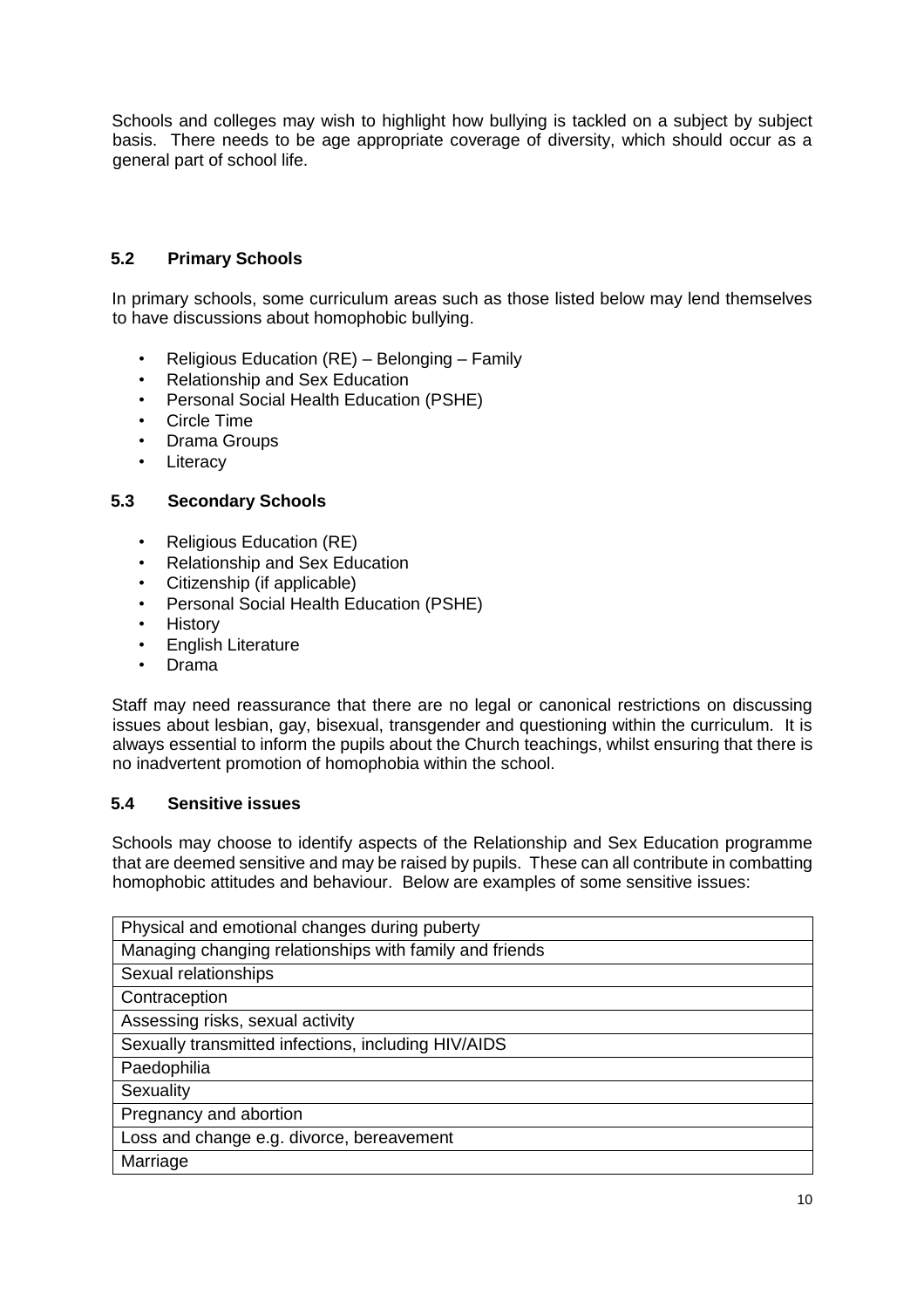In order to develop the confidence of staff to promote discussions a number of techniques might be helpful including:

- Establishing ground rules
- Professional development on the teachings of the Catholic church
- Distancing techniques e.g. creating a character, storyboarding
- Specialist support where appropriate e.g. school nurse, theatre group
- Regular CPD opportunities for staff to attend and discuss issues openly

To assist staff in answering more sensitive questions, staff may be asked to respond within the framework outlined above. Ground rules could be negotiated and agreed with pupils from the outset. Any discussion or negotiation and responses would have to be done in an age appropriate manner.

## **5.5 Other approaches to consider**

Schools and colleges should encourage a culture whereby pupils are able to approach staff with concerns about bullying of themselves and/or about their friends.

This is a list of some of the resources that may be used by schools and colleges to promote such a culture. It is not an exhaustive list:

- **Newsletters**
- School diaries/journals
- Social media
- School website
- Use of plasma screens around schools
- Email to designated staff at a school email address such as *anti-bulling@*
- Posters around schools/colleges

There may be different scenarios which may occur within schools and colleges, for example, a member of staff may notice and be concerned about a pupil who is subject to homophobic behaviour. There is a statutory duty for that member of staff to report concerns to the school's safeguarding officer. Another example being, a pupil may approach a member of staff confidentially and disclose that they are the subject of homophobic bullying. The member of staff has a statutory duty to report the matter.

The school's safeguarding officer may choose to report his or her concerns to another member of staff or an outside agency. Any member of staff, providing support for a pupil may also need to be supported professionally. The most important aspect is that all pupils know that they are able to approach an adult who will listen to them and take their concerns seriously and that the adult who provides the ongoing support for the pupil has the pupil's trust and the support of the senior leadership within the school.

Here is a list of people whom pupils may wish to have discussions with about bullying in school. It is not an exhaustive list:

- Chaplaincy team
- Pastoral care team
- Trusted teacher in school
- Safeguarding officer
- School nurse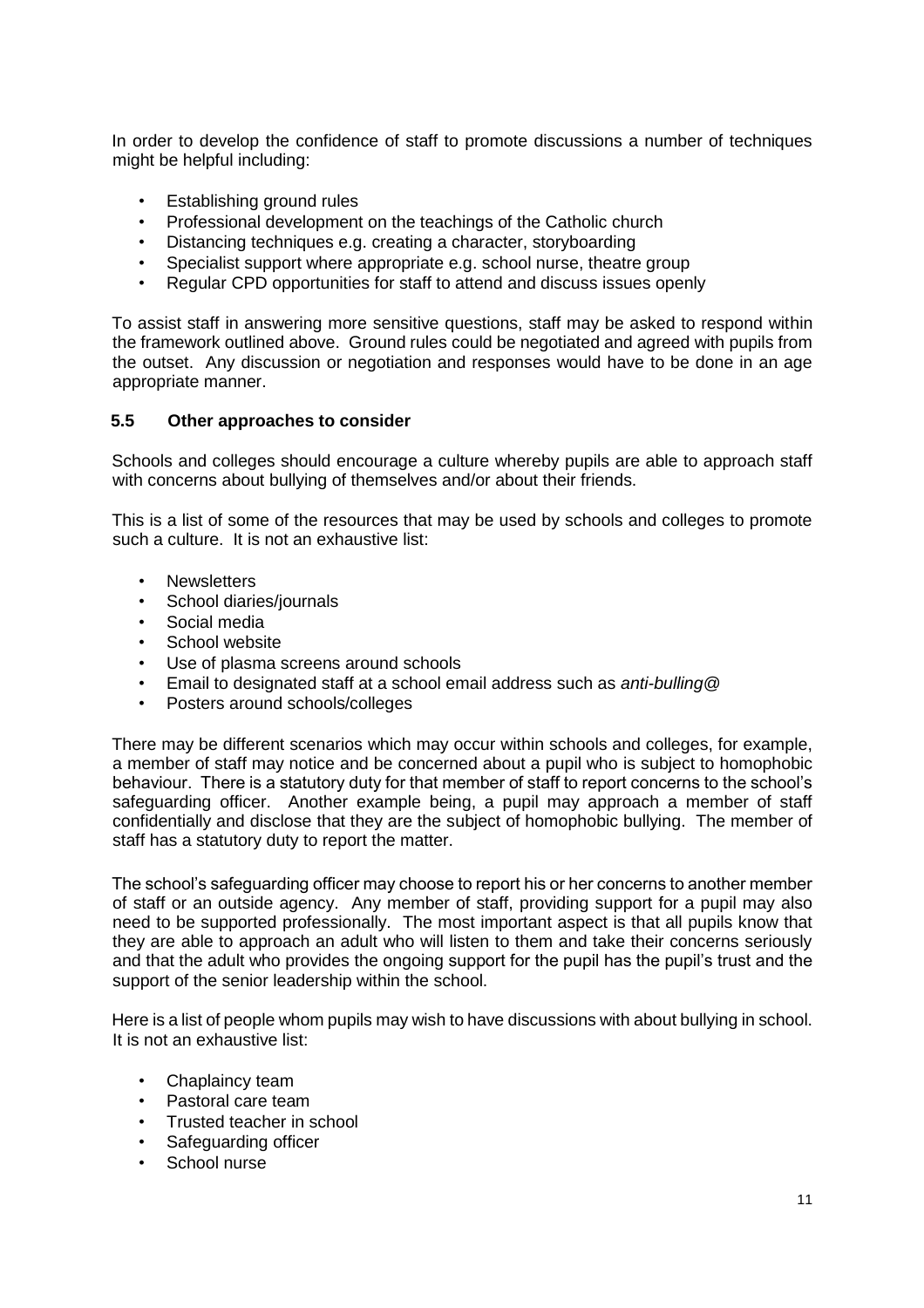• Community policy officer

# **6. Frequently Asked Questions**

These FAQs can also be found in DCSF's guidance Safe to Learn: Embedding anti-bullying work in schools 2007 and have been adapted.

#### **1. Some parents/carers do not want us to respond to homophobic bullying. What do we do?**

No parent/carer wants their child to be bullied. Nor do they want to hear that their child is a bully. Regardless of their views on LGBTQ, or sexual orientation, parents and carers have to understand that schools have a responsibility to keep pupils safe. Preventing and responding to homophobic bullying is essential if schools are going to fulfil their responsibilities. It is important to consult parents/carers about any steps to prevent homophobic bullying. Parents/carers also need to understand that Parents/carers also need to understand that homophobic bullying can affect anyone, regardless of whether or not they are LGBTQ.

#### **2. We have to respect cultural and religious difference. Does this mean pupils can be homophobic?**

Some religions or cultures (other than Catholicism) believe that homosexuality is wrong and LGBTQ people are not entitled to the same rights as heterosexual people. However, no religion or culture believes that bullying, including homophobic bullying, is ever acceptable. There can therefore be no justification for homophobic bullying. All young people can experience homophobic bullying, regardless of their sexual orientation, religion, or views, and they deserve to be protected. Tolerance and kindness should be integral to any school. A person can hold whatever views they want, but expressing views that denigrate others is unacceptable and does not confirm to values of the Catholic school or society more generally.

#### **3. Primary school pupils are too young to understand. Surely we should not mention gay people?**

Primary school pupils may be too young to understand their own sexual orientation but it is likely that some primary school pupils will know someone who is LGBTQ. This might be a member of their family, godparents, or family friends. Homophobic language is used in primary schools without the pupils necessarily realising what it is that they are saying. Primary schools should respond to homophobic bullying in an age-appropriate way, whilst demonstrating that it is not acceptable in school. The same strategies can be used to tackle all forms of inappropriate language.

## **4. I think a pupil may be LGBTQ. What should I do?**

It is important that you do not ask pupils about their sexual orientation, or assume that they are necessarily troubled by it. If a person does come out to you, it is important to be supportive. That way, they will be more likely to tell you if they are experiencing bullying. Creating a school ethos where all pupils feel respected is central to giving pupils the confidence to talk to staff if they need to. Use group discussion and classes to reiterate the school's anti homophobic bullying policy.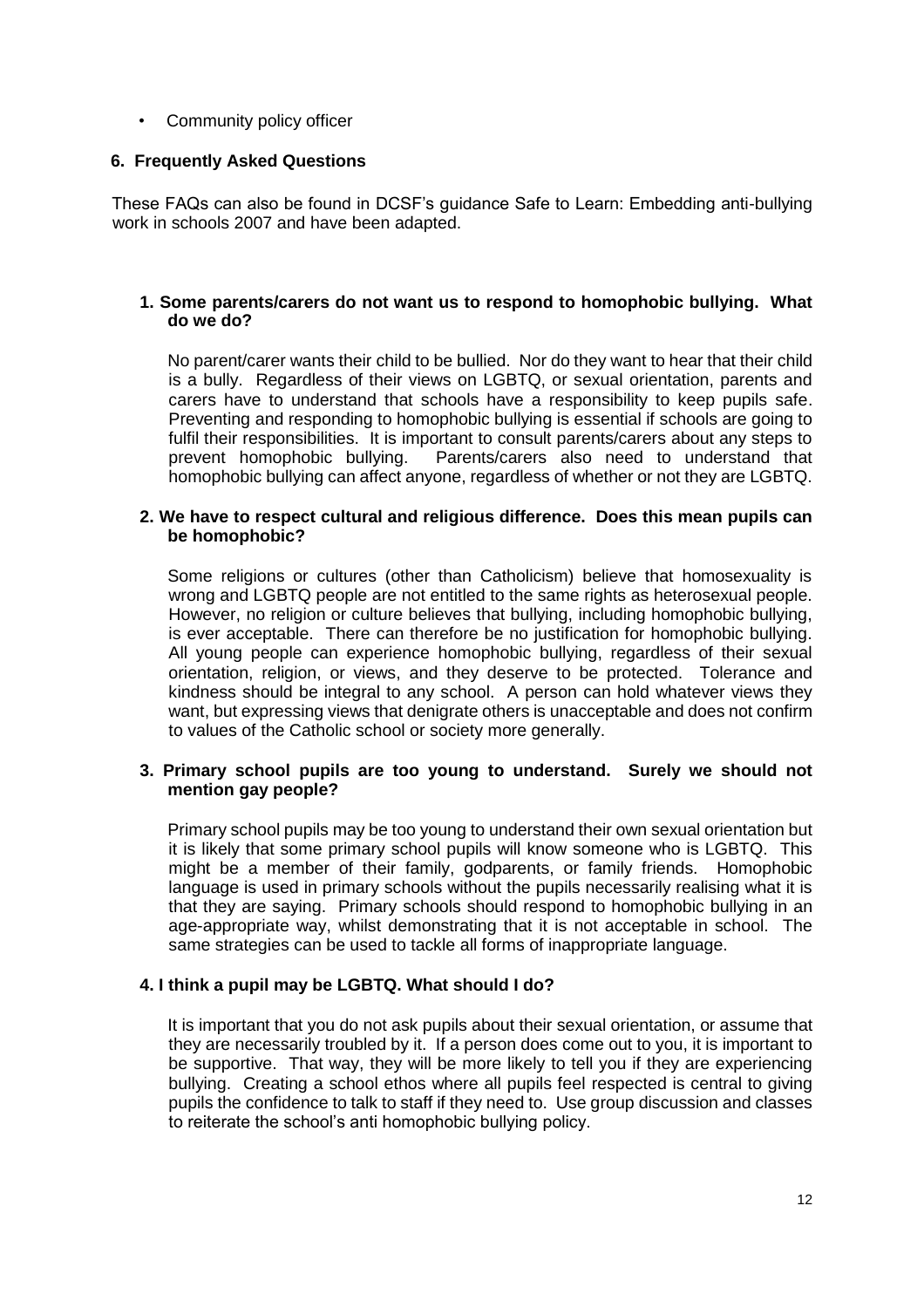## **5. How should I treat the non-biological parent of a pupil?**

Like any other parent. Non-biological parents have the same rights and responsibilities as a step parent. It is important that schools treat non-biological parents in the same way as biological parents, and they feel able to be involved in school life and activities. Some non-biological parents may apply to adopt a child. Some others may apply for a parental responsibility order; this enables them to sign official forms from school for example.

#### **6. Our child is about to start primary school. Should we tell his teacher that we are a same-sex couple?**

You do not have to tell the school that you are a same-sex couple, but telling them will enable them to ensure that your child is included and supported. Telling the school will also enable them to keep an eye on your child, and intervene swiftly and effectively if there is any homophobic bullying. Schools' primary concern is the children in their care, not their views on their family arrangements.

#### **7. What about transgender people?**

Gender identity and sexual orientation are two different things. Gender identity may describe a person's gender. Sexual orientation describes whether a person is heterosexual, lesbian or bisexual. The description of someone as transgender refers to their gender identity. Some young people come to realise that their biological gender is not the same as the gender with which they identify, that is, they are born a girl but feel like a boy, or born a boy and feel like a girl. Some transgender young people can be heterosexual, lesbian, gay or bisexual, but like all pupils may experience bullying and should be protected from it. Transgender pupils may not conform to accepted gender norms and roles and therefore may experience homophobic bullying as a result. It is important to be alert to the sort of bullying they may experience and protect them accordingly.

The American Psychological Association defined the following terms in 2011:

*Gender identity refers to one's sense of one's gender identity and biological sex are as transsexual or as another transgender category.* 

*Gender expression refers to the way in which a person acts to communicate gender within a given culture; for example, in terms of clothing, communication patterns and interests. A person's gender expression may describe gender roles, and may or may not reflect his or her gender identity.*

#### **Gender Reassignment**

A person is considered transsexual, and considered to be undergoing gender reassignment if: *the person is proposing to undergo, is undergoing or has undergone a process (or part of a process) for the purpose of reassigning the person's sex by changing physiological or other attributes of sex. Equality Act 2010 section 7.*

During the passage of the Gender Recognition Bill the Catholic Bishops' Conference of England and Wales prepared a Briefing note, (CBCEW Briefing note on the Gender Recognition Bill from a Catholic Perspective, paragraph 11, 2004). Whilst the Briefing was prepared specifically to respond to the proposal to allow legal recognition of the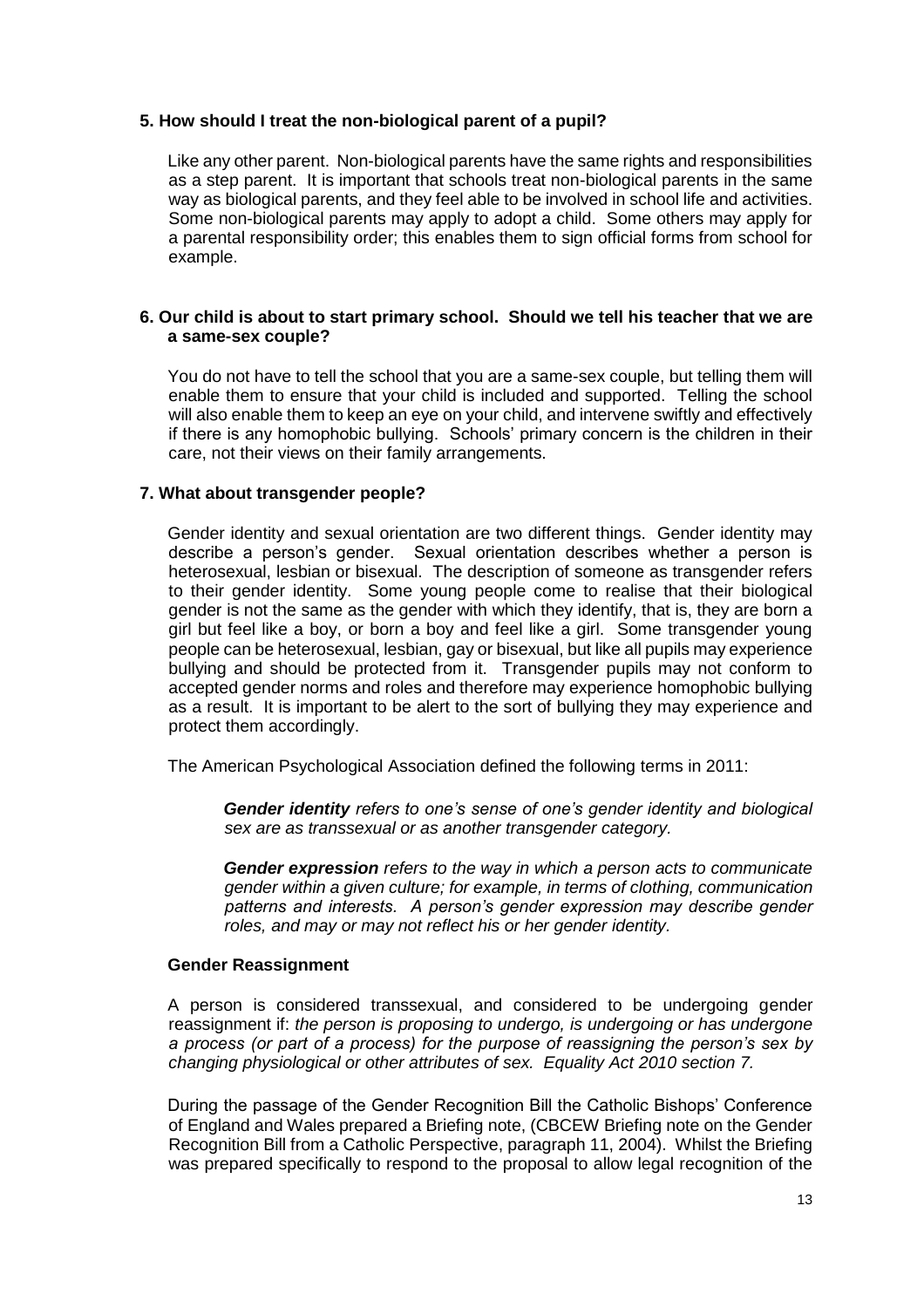acquired gender there is reference to the Church's view of its response to transsexual people. The relevant paragraph, which gives the Catholic perspective on gender reassignment is as follows:

*"Transsexual people are fully entitled to help and support from the community, and as people suffering and in need have a special claim to help from the Christian community. In their interests and the promotion of the common good of society, there is a natural response to ease their suffering by providing appropriate medical and psychological help and support, and for those who choose to do so, to ease their life in society when they choose to live permanently as a member of the opposite sex."*

## **Church teaching on transgender**

The Church has not, as yet, made a definitive statement about transgender or gender reassignment. Within the context of this policy the pastoral care of pupils and staff in our schools remain paramount.

## **8. We do not have any LGBTQ pupils at this school. Why would this be relevant?**

Homophobic bullying can affect anyone regardless of sexual orientation. Anyone who is thought to be LGBTQ, or just thought to be "different" can be called "gay" or experience homophobic abuse. It is likely that your school will have LGBTQ pupils, even if they have not yet "come out". Even if you do not have any LGBTQ friends or family or may be aware of media coverage of LGBTQ issues and therefore it is relevant to all pupils. Finally, there are LGBTQ people in the world (and in the workplace) and therefore tackling homophobic behaviour is essential to a pupil's wider education.

## **9. How do schools with a religious character respond to homophobic bullying?**

Along with all schools, schools with a religious character condemn and will not tolerate any form of bullying, including homophobic bullying, for at the heart of a successful Catholic school is Christ, who is love and bullying can have no place in such communities.